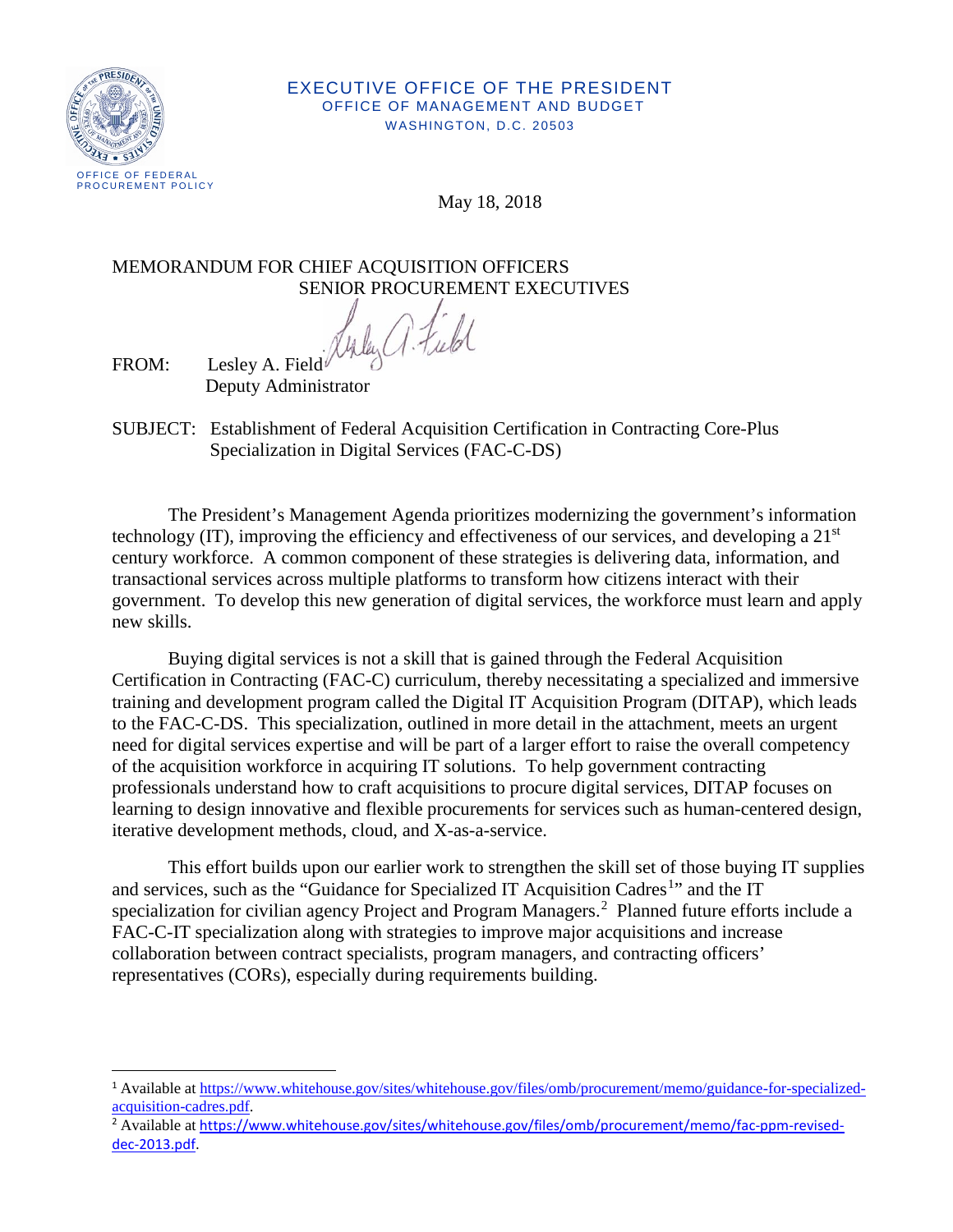Both government and commercial training providers can offer DITAP to government contracting professionals. The curriculum will continue to evolve under the leadership of the U.S. Digital Service (USDS), in consultation with OFPP and the Federal Acquisition Institute, to ensure currency of content and inclusion of best practices. More information on digital services in general and DITAP specifically can be found [at www.fai.g](http://www.fai.gov/)ov [and techfarhub.cio.g](http://techfarhub.cio.gov/)ov/.

The specialization is effective June 1, 2018, and has a long implementation tail, with the intent of allowing federal agencies time to train the appropriate employees and have them in place to acquire digital services over the FAR Subpart 13.5 commercial item threshold over the next few years, as described in the attached FAC-C-DS.

If you have questions regarding the FAC-C-DS specialization or the DITAP program, or have suggestions for other core-plus specializations, please contact Joanie Newhart at (202) 395- 4821 or [jnewhart@omb.eop.gov.](mailto:jnewhart@omb.eop.gov)

Attachment 1: Federal Acquisition Certification in Contracting Core-Plus Specialization in Digital Services (FAC-C-DS)

cc: Chief Information Officers Chief Human Capital Officers Acquisition Career Managers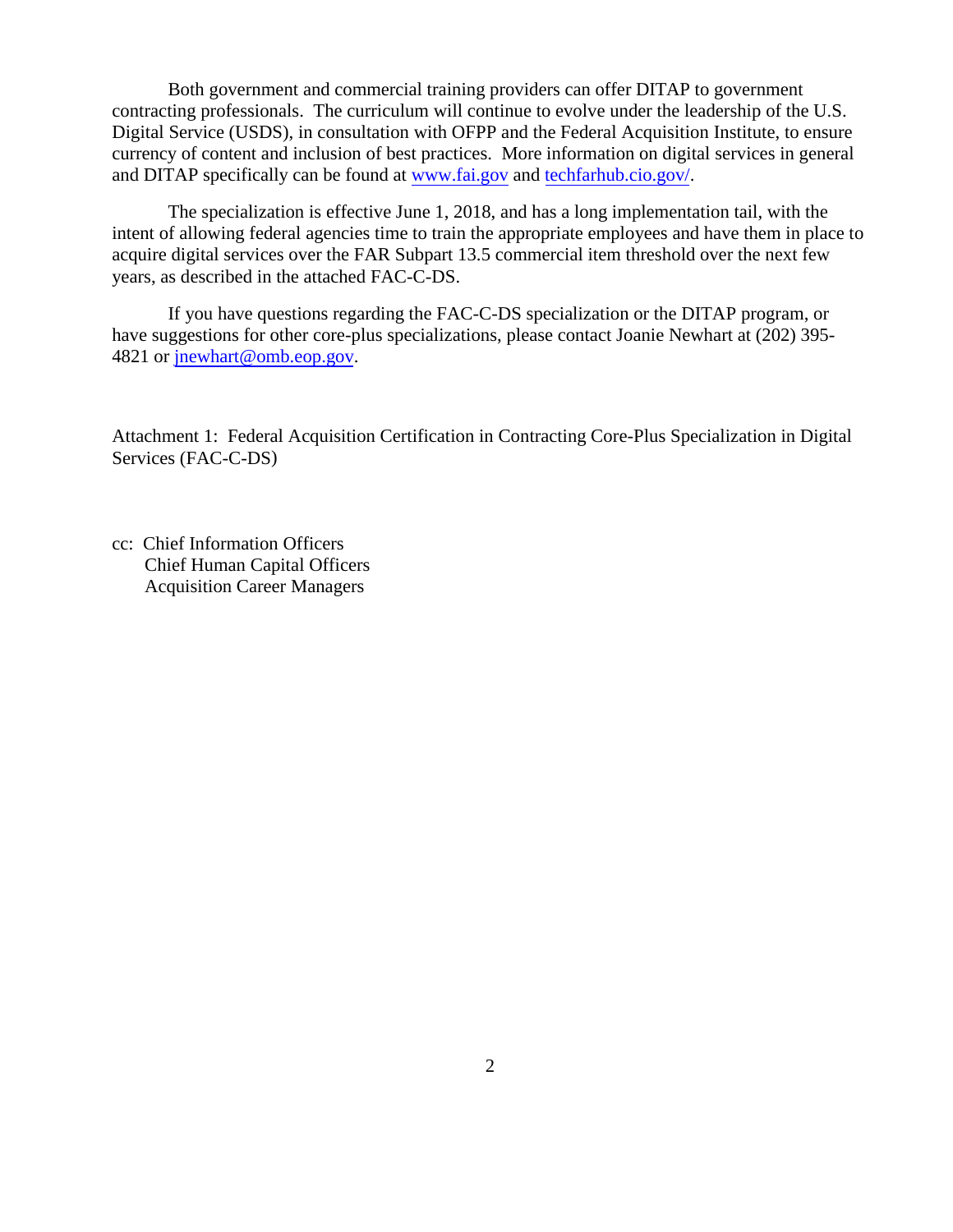## **Federal Acquisition Certification in Contracting Core-Plus Specialization in Digital Services (FAC-C-DS)**

**1. General.** The Office of Federal Procurement Policy (OFPP) introduced the concept of a core-plus certification for Information Technology (IT) acquisition professionals in its *Guidance for Specialized Information Technology Acquisition Cadres dated July 13, 2011.*<sup>3</sup> As part of the overall effort to increase expertise in buying technology, OFPP, in concert with the U.S. Digital Service (USDS), has developed a FAC-C core-plus specialization in digital services for contracting professionals. While there are increased training efforts for broader information technology acquisitions, this program specifically addresses the acquisition and business advisor expertise needed to support the delivery of digital information (i.e., data or content) and transactional services (e.g., online forms and benefits applications) across a variety of platforms, devices, and delivery mechanisms (e.g., websites, mobile applications, and social media).

**2. Background.** To transform how the Government buys digital services, OFPP and USDS issued a challenge several years ago through challenge.gov to create and pilot an innovative training and development program to teach contracting professionals how to buy digital services. Two cohorts formed the basis of the Digital IT Acquisition Professional (DITAP) program, which is now being scaled up, to enable government and commercial acquisition training organizations to offer the DITAP program. The curriculum is based upon an open source learning management system, which allows participants from across the country to interact, and features self-directed, guided and applied learning, classroom instruction, case studies, guest speakers, and hands-on skills building through a live digital assignment. The curriculum will continue to evolve to ensure currency of digital service topics and best practices.

**3. Effective Date.** The FAC-C core-plus specialization in digital services (FAC-C-DS) specialization is effective June 1, 2018. Pilot program participants received the certification at the successful completion of the pilot and those certifications remain in full force and effect.

**4. Applicability**. The FAC-C-DS applies to all executive agencies, except the Department of Defense (DOD).<sup>4</sup> The FAC-C-DS is primarily for those contracting professionals who are responsible for the acquisition of digital services. Initially, this FAC-C-DS core-plus specialization will only be used to certify those individuals who have completed a DITAP training and development program. Approved programs include those offered by either government or industry and validated by OFPP and USDS. A list of validated programs and information on how to apply shall be maintained by the Federal Acquisition Institute (FAI) on www.f[ai.gov.](https://teams.omb.gov/team/CATS/Final%20Packaging%20Review%20Work%20Area/FAC-C-DS/www.fai.gov) 

**5. Assignment**. Contracting professionals assigned to acquisitions consisting primarily of digital services over the FAR Subpart 13.5 certain commercial item threshold, currently \$7 million (or \$13) million for acquisitions as described in  $13.500(c)$  $13.500(c)$  $13.500(c)$ , are required to be certified.<sup>5</sup> This threshold strategy is supported by modular contracting methods as described in FAR 39 Acquisition of

<span id="page-2-0"></span><sup>&</sup>lt;sup>3</sup> Available at [https://obamawhitehouse.archives.gov/sites/default/files/omb/procurement/memo/guidance-for](https://obamawhitehouse.archives.gov/sites/default/files/omb/procurement/memo/guidance-for-specialized-acquisition-cadres.pdf)specialized-acquisition-cadres.pdf<br><sup>4</sup> Department of Defense (DOD) will continue to follow DOD policy.

<span id="page-2-1"></span>

<span id="page-2-2"></span><sup>&</sup>lt;sup>5</sup> The FAR can be found at<https://www.acquisition.gov/browsefar>.